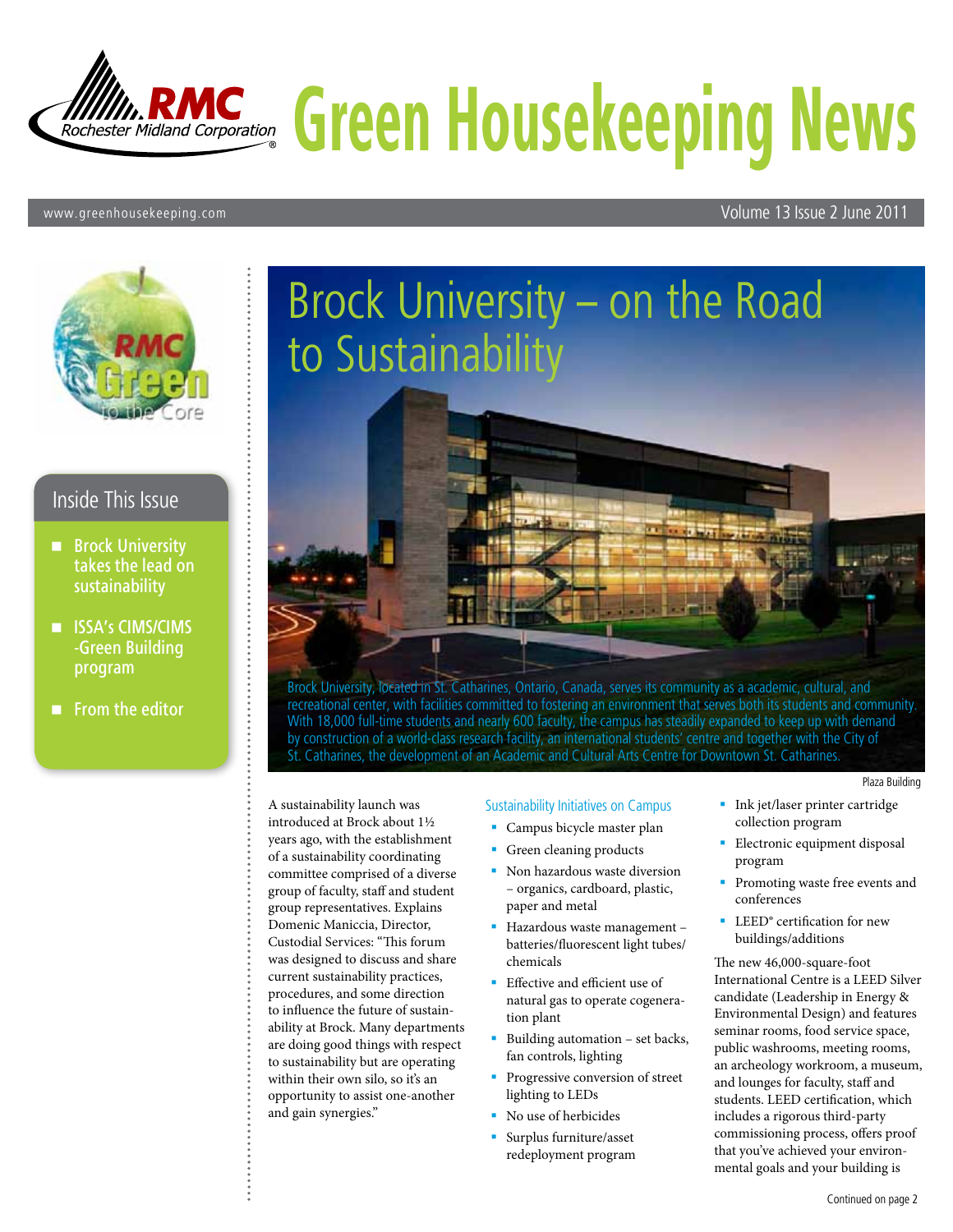# Brock University

Continued from page 1



From Left: Paul Woolfrey, RML; Domenic Maniccia, Director, Custodial Services, Brock University and Chris Rogers, Corporate Chemical

performing as designed. The LEED rating system offers four certification levels for new construction – Certified, Silver, Gold and Platinum, that correspond to the number of credits accrued in five green design categories: sustainable sites, water efficiency, energy and atmosphere, materials and resources and indoor environmental quality. The Plaza Building, which was built in 2006 is LEED Silver registered, and is home to a campus bookstore, several computer labs and additional seminar and classroom space. It also houses the Lifespan Development Research Centre, a unique resource in Canada dedicated to health research.

The Cairns Family Health and Bioscience Research Complex (CFHBRC) is a state-of-the-art 176,000 square-foot facility where students and professors will explore new frontiers in green science and health and wellness. The CFHBRC will play a key role in advancing Canada's science and technology infrastructure. In addition to world-class work by researchers in areas like cancer, infectious diseases, biotechnology and green chemistry, the facility will also house a business incubator for start-up businesses to capitalize on the innovative research and knowledge transfer undertaken at the facility. Construction will be completed by December 2011 with an application for LEED Silver registration.

#### Waste Management and Recycling

The Ministry of the Environment in Ontario has set a provincial non-hazardous waste diversion goal of 60%. Brock conducts yearly waste audits with the assistance of an environmental consultant and has achieved the following recycling waste diversion rate from landfill results:

2008: 80%

2009: 75%\*

2010: 79%

\* Lowered rate due to renovation in one of the main dining halls in a large capture area.

Domenic is proud of Brock's waste management program: "We have a terrific staff that cares about the environment, and it shows in our diversion rates. We also have a good relationship with other departments along with the food service provider SODEXHO, who contributes to our success. The implementation of an organic waste removal system, which, once collected, is dispersed to local farms as organic matter is a contributing factor, as well as the collection of cardboard. There is always room for improvement, almost everything can be recycled, reused or reduced, and it takes a collective effort of the entire Brock community."

#### Green Housekeeping Program

Brock University is supported by an in-house custodial work force of 79 full time Custodians and 13 casual employees. This staff is managed by 4 supervisors, a customer service representative, and Domenic Maniccia. They operate 3 shifts 7 days a week maintaining the university at APPA level 2 "Ordinary Tidiness".

Domenic and his supervisors will be certified as Green Housekeeping Professionals before the end of summer 2011. This will include Recognized Green Housekeeping training sessions, at least one for each shift, to help prepare for the process. The Custodial staff is targeted for site certification before the end of 2011.

Paul Woolfrey will be the Facilitator in Certified Green Housekeeping process and will be supported by Jim Bruno as CGHP and LEED AP as well as Chris Rogers, CGHP and owner of Corporate Chemical.

Explains Paul: "All chemical cleaning compounds in use within Brock have been reviewed by Rochester Midland Limited and joint decisions were made on each one to insure best environmental performance and least impact on H & S. Over 80% of green custodial products used at Brock University are 3rd party certified.

RML and Corporate Chemical were awarded the cleaning product supply through an RFP process over a year and a half ago. Since that time Brock University has embraced the use of environmentally preferable cleaning products and is reaping the benefits."

Chris is familiar with Brock both academically and professionally: "I am a former student of Brock and I am happy to see that one of Canada's fastest growing Universities is using the Rochester Midland line. This was a very smart decision, and I believe that the end result is a superior product in the University and better indoor air quality for my children when they attend Brock."

Brock University is using Enviro Chem® Tough Job, Enviro Chem Glass Cleaner, Enviro Chem Washroom Cleaner, Enviro Chem Neutral Disinfectant and Perfect 7 through an automated SNAP!® Proportioning System. Using 3rd party certified, biobased cleaning products through the SNAP! dispensing system helps improve worker safety by reducing contact with cleaning products and helps indoor air quality at Brock University by reducing VOC's compared to conventional cleaning products.

#### Staff Reaction

The Custodial staff at Brock University has been pleased with the changeover to Rochester Midland's Green Cleaning products:

**Jane Deschamps:** "I have been a Custodian at Brock for 6 years. As soon as the University converted to the new green program with Rochester Midland, I had no more sensitivity issues, none!"



Jane Deschamps, Custodian, with the SNAP Dispensing Unit.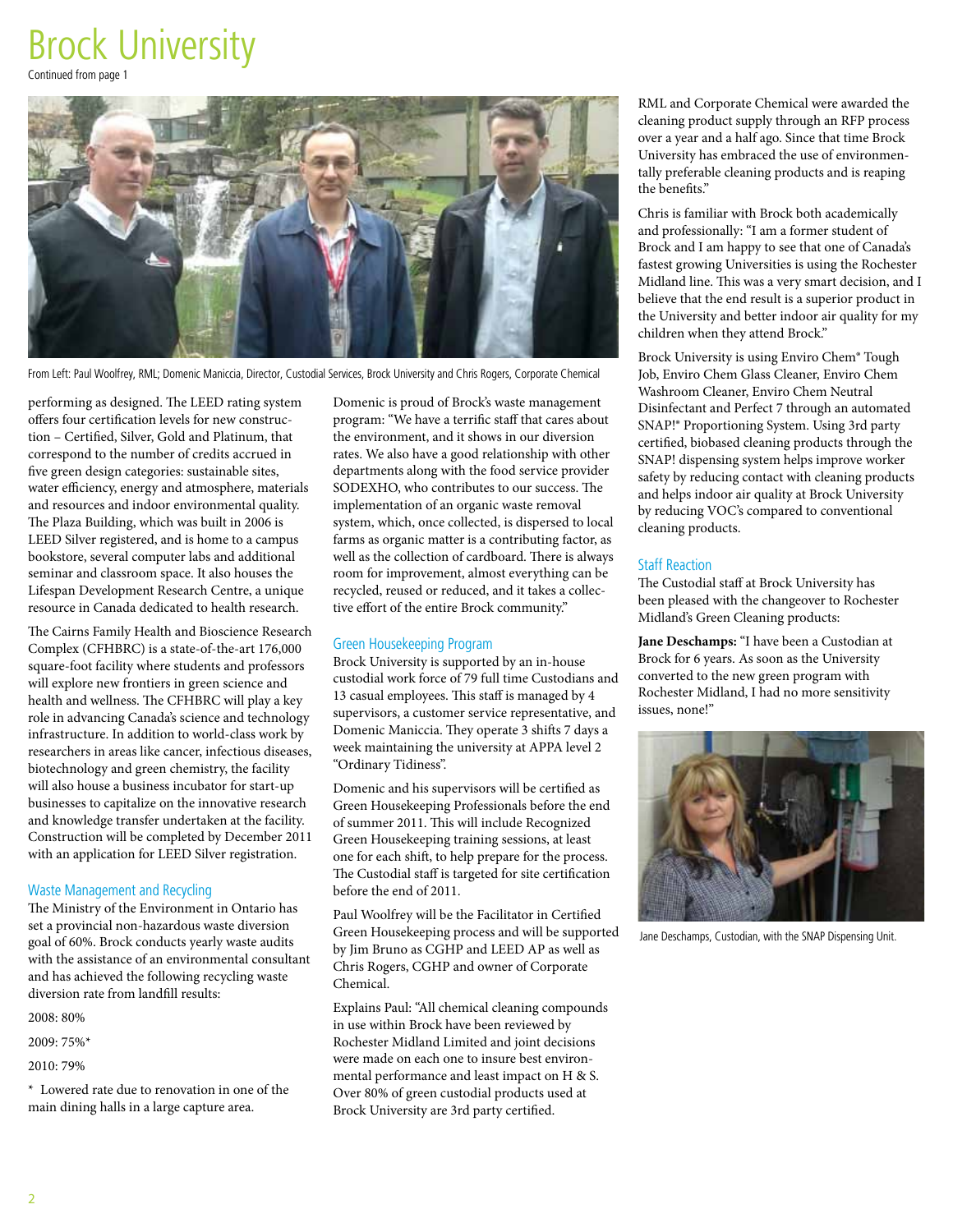

Pam Gibson, Custodian

**Pam Gibson:** "I also have been a Custodian at Brock for 6 years now. Both my husband and I believe in green alternatives to help to save the planet for our grandkids. Brock has made an excellent choice."

Green cleaning is more than just chemicals. Brock is using walk off mats throughout all of the entrances to trap dirt and particles. They are using HEPA vacuum cleaners. A transition to micro-fiber floor mops is in place which captures more particulate matter and reduces airborne discharge. Most of the washrooms have touch-less hand dryers that eliminate the use of paper hand products. Hand-sanitizing stations strategically located in public areas help control the spread of viruses. Micro-fiber cloths are used to clean (no rags), a colour-coded system is in place, along with a disinfection program for washrooms and touch points.

#### Floor finish

The university is in the process of moving towards a more environmental friendly stripper and floor finish. In some buildings, low maintenance floors, such as stone, tile, concrete and rubber, have been installed. This has been done to reduce the long term cost of floor maintenance and minimize any VOC's associated with the maintenance process.

# ISSA's Cleaning Industry Management Standard<sup>®</sup> (CIMS)

This fall, the industry will celebrate the five-year anniversary of the publication and release of ISSA's Cleaning Industry Management Standard (CIMS). Setting forth a management framework designed to assist cleaning service providers develop and maintain quality, customer-focused organizations, CIMS has quickly become THE Standard as the industry seeks to reinvent itself around the principles of professionalism, quality, dependability, and public health.

The management elements outlined in the Standard are based on universally-accepted principles that have proven to be the hallmarks of successful cleaning service organizations. As such, the Standard applies to cleaning firms of all sizes and in all markets, including commercial cleaning contractors, in-house K-12 school custodial departments, and both higher education and healthcare facilities. Further, the Standard is non-prescriptive, meaning that it does not require nor even recommend the use of specific processes, products or procedures. Rather, each cleaning service organization has the ability to choose those things that best meet their particular needs.

When the Standard was originally published five years ago, it was centered on five sections of management best practices: (1) Quality Systems; (2) Service Delivery; (3) Human Resources; (Health, Safety & Environmental Stewardship; and (5) Management Commitment. An optional sixth section – CIMS-Green Building (CIMS-GB) was added in the fall of 2009, setting forth a set of environmental preferability criteria to assist in the development of a comprehensive green cleaning program. Of significant note is the fact that the criteria are specifically based on the green cleaning requirements in the LEED-Existing Buildings: Operations & Maintenance Green Building Rating System (LEED-EBOM), positioning a cleaning service company to partner with its customers in pursuit of LEED-EBOM compliance and certification. In fact, the initial draft of the new version of LEED-EBOM includes an option that allows a facility to attain a point toward LEED certification simply by using a CIMS-GB certified provider.

Cleaning service companies who wish to attain third-party validation of their management, operations and ability to deliver a comprehensive green cleaning program can undergo an independent assessment to achieve CIMS and CIMS-GB certification. The assessment includes a full review of the organization's management and operations to ensure compliance with the Standard, including documentation review; interviews with management and cleaning personnel; and visits to individual customer facilities to ensure compliance "in the field." CIMS/CIMS-GB has proven very popular with many end user customers who are increasingly relying on certification in the contractor selection process. For example, State Farm Insurance, Archer Daniels Midland, the US Army MEDICAL COMMAND, the Commonwealth of Massachusetts and many others now require certification to be eligible to be awarded a cleaning contract.

Further, while the Standard specifically applies to a cleaning service organization, it has proven to provide a rallying point for all segments of the supply-service chain. For example, Rochester Midland has available a number of tools and services to help customers bring their management and operations into compliance with the Standard, including Certified Green Housekeeping Training programs, building audits, and a new General Sustainability Certification Program coming in 2012. In addition, Paul Ferruzza, Regional Vice President, has achieved the CIMS "ISSA Certification Expert" (I.C.E.) designation, positioning himself to act in a consultative capacity with regards to customers who are interested in implementing the Standard for their own organizations. To achieve I.C.E. certification, Ferruzza participated in an immersion training workshop on the Standard and successfully passed an examination on the elements.

Customers are encouraged to obtain a copy of the Standard and consider certification in order to improve operations and achieve third-party validation of their professionalism, quality, dependability and capability of delivering a comprehensive green cleaning program. More information is available at www.issa.com/cims.

#### Dan Wagner

Director of Facility Service Programs ISSA